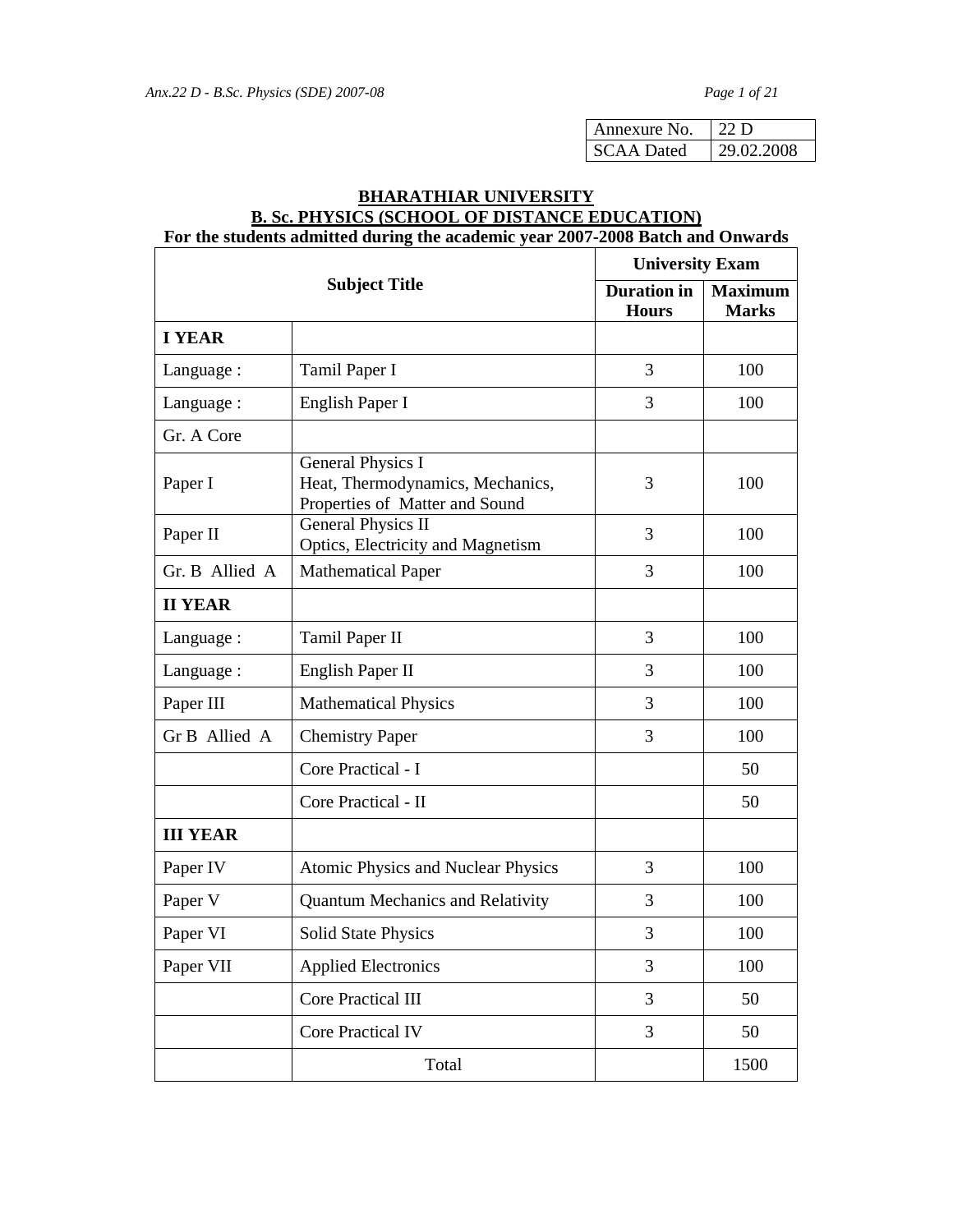# **CORE PAPER I (B. Sc PHYSICS-SDE) GENERAL PHYSICS I HEAT, THERMO DYNAMICS, MECHANICS, PROPERTIES OF MATTER AND SOUND**

#### **Subject Description:**

This paper presents the principle of heat, thermo dynamics, mechanics properties of matter and sound. It is the knowledge of depth for the students regarding the energy of heat and sound.

### **Goal:**

To enable the students in order learn the basic principles theory and concepts.

#### **Objectives**

To give the description for the students in order to

- $\triangleright$  understand the basic principle of thermodynamics
- $\triangleright$  have a clear understanding of laws of mechanics
- $\triangleright$  understand the concepts of sound

#### **UNIT I**

**Transmission of heat :** Conduction – Co-efficient of the thermal conductivity – Cylindrical flow of heat – determination of thermal conductivity of rubber and bad conductor – Lee's disc method. Conduction – Convection currents in atmosphere – Laps rate – Stability of atmosphere – Green house effect – Experimental Determination of Specific heat of liquid. Radiation – Black body – Wein's Law - Rayleigh Jeans Law – Stefan's law – Experimental Determination of Stefan's constant – Mathematical derivation of Stephan's law – Solar constant – Solar Spectrum – Temperature of the sun

#### **UNIT II**

**Laws of Thermodynamics:** I Law – Isothermal and Adiabatic process – gas equation during an adiabatic process – Work done an adiabatic expansion of gas – equation of an adiabatic curve – isothermal processes – Determination of γ by clement and Desormes method – II law – Carnot's engine- Working efficiency – Carnot refrigerator – Carnot's Theorem.

#### **UNIT III**

**Conservation Law** – Impulse – Impact – Direct and oblique impact – Final velocity and loss of kinetic energy – power expression for thrust and velocity – Bancky tracks motion of vertical circle – friction – Laws of friction– angle of friction – angle of friction – resultant reaction – cone of friction – Equilibrium of a body on a rough inclined plane to the horizontal and when the inclination in greater then the angle of friction.

#### **UNIT IV**

**Gravitation:** Kepler's Law of Planetary motion – Laws of gravitation – Boy's method for G – Expression for period – Expression of field 'g' – gravitational potential – Gravitational field at a point due to spherical shell – Variation of  $g'$  with latitude altitude and depth.

**Elasticity:** Elastic modules – Poison's ratio – relation between them – Expression for bending moment – determination of Young's modular by uniform and non-uniform bending I section girders – Static Tension – Expression for couple per unit twist – Torsional oscillation-Determination of E, G and γ by Seasli's method.

### **UNIT V**

**Sound:** Simple Harmonic vibration – Progressive waves – properties – Composition of two S.H.M. and beats – stationary waves – Properties Melde's Experiment for the frequency of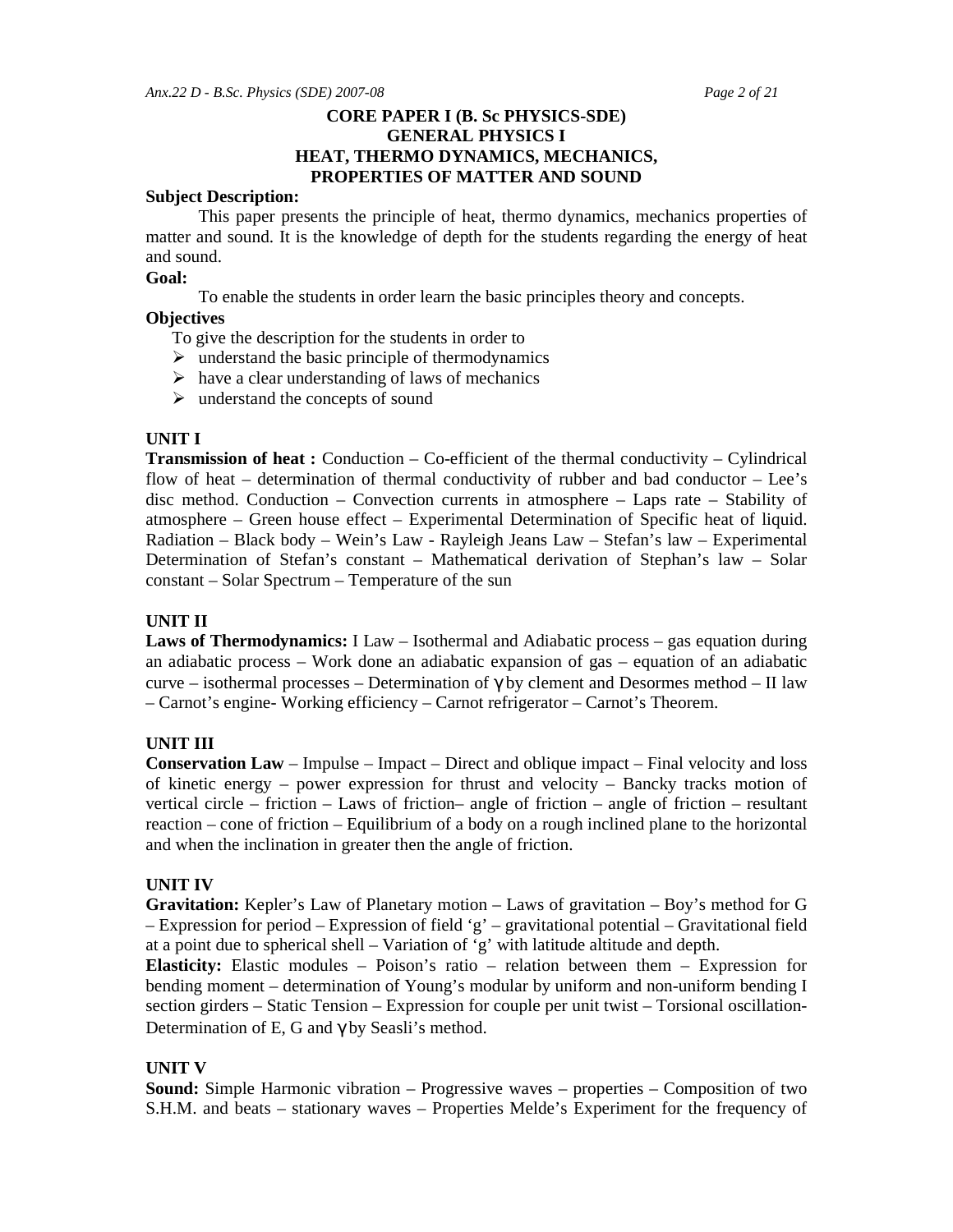#### *Anx.22 D - B.Sc. Physics (SDE) 2007-08 Page 3 of 21*

electrically maintained tuning fork – Transverse and longitudinal modes – acoustics – Ultrasonic – Properties and application – Doppler effect.

## **Text Books**

- 1. Thermal Physics, R. Murugesan, I Edi, 2002
- 2. Heat & Thermodynamics, Brijlal & N. Subramaniam
- 3. Properties of Matter Brijlal. and N. Subramaniam S Chand  $& Co$
- 4. Text Book of Sound Brijlal. and N. Subramaniam S Chand & Co

## **Reference Books**

- 1. Heat and Thermodynamics Sears & Semansky
- 2. Heat and Thermodynamics D.S. Mathur, S. Chand & Co, Edi 2002.
- 3. Heat and Thermodynamics Agarwal, Singhal, Sathyaprakash
- 4. Thermal Physics H.C. Saxena and Agarwal
- 5. Mechanics, Properties of matter and sound, Thermal Physics R. Murugesan, Edi 2002.
- 6. University Physics Sears Semansky and Ground
- 7. Text books of Sound Ghosh
- 8. Elements of Properties of Matter D.S. Mathur
- 9. Mechanics B.S. Mathur, S. Chand and Co, Edi 2002.

# **GENERAL PHYSICS II CORE PAPER II OPTICS, ELECTRICITY AND MAGNETISM**

# **Subject Description:**

This paper presents the basic principle of charged body, when they are in rest and also under motion. This paper gives the knowledge of depth for the students regarding the electrical energy and magnetic energy along with optics.

# **Goal:**

To enable the students in order learn the basic principles theory and concepts of electricity, magnetism and optics.

# **Objectives**

To give the description for the students in order to

- $\triangleright$  learn motion of charges
- $\triangleright$  acquire basic knowledge of magnetic properties
- $\triangleright$  know about the alternating current and its circuits
- $\geq$  get a depth of knowledge in optics.

# **UNIT I**

**Reflection and Refraction :** Lens – Refraction through lenses – aberration – chromatic aberration – spherical aberration – coma – astigmatism. Ramsdens and Huygens eye piece – Oil immersion objective dispersion trough a prism – Cauchy's dispersion formula – Theory of Rainbows – Primary and secondary rainbow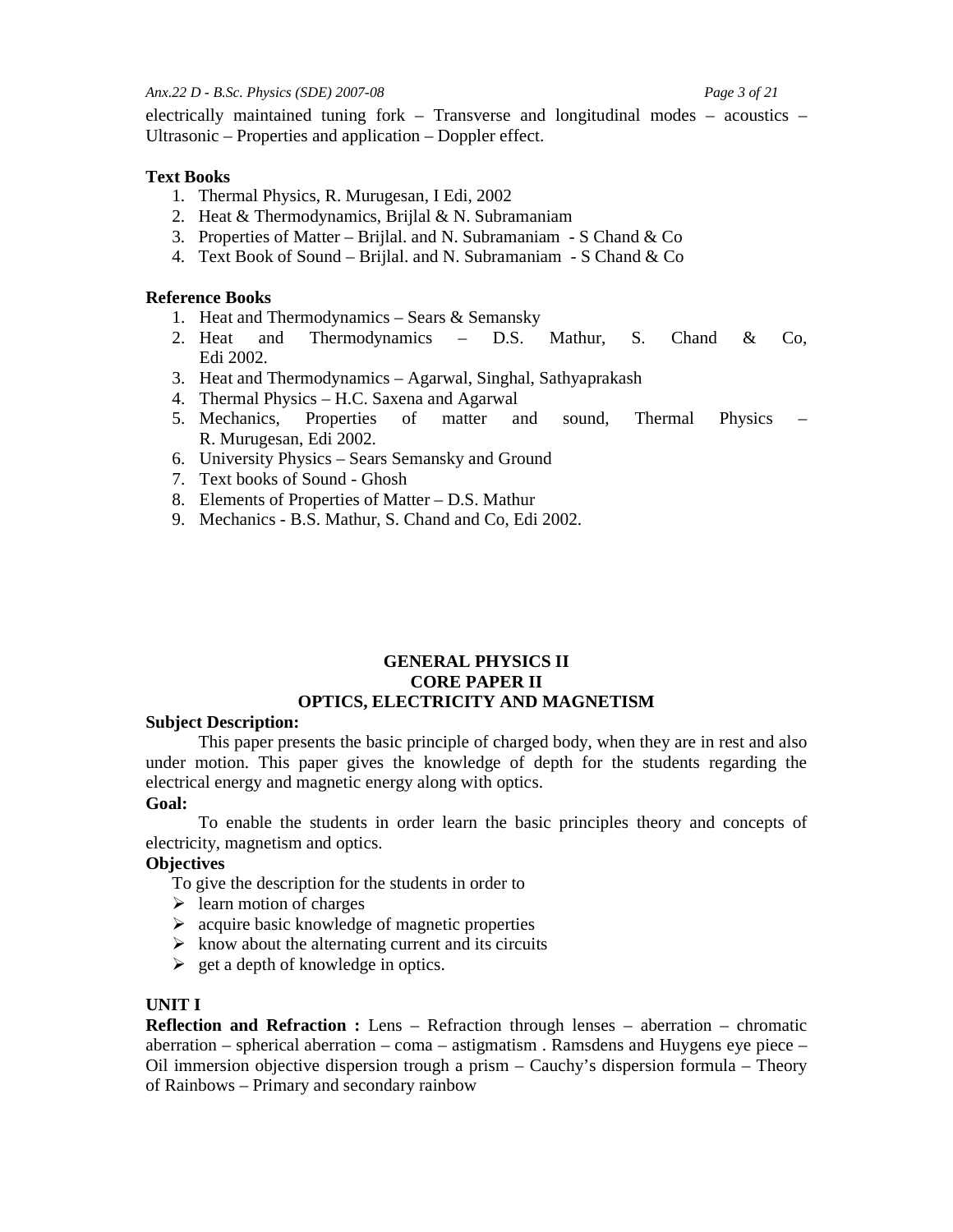*Anx.22 D - B.Sc. Physics (SDE) 2007-08 Page 4 of 21* 

# **UNIT II**

**Interference :** Super position of waves – colour of thin films – Air wedge – determination of diameter of thin wire – Newton's ring – determination – of  $\mu$  of liquid – Michelson interferometer – determination of  $\lambda$  and  $d\lambda$  - uses – Jamin interferometer – Rajleigh Refractometer.

# **UNIT III**

# **Magnetic Properties of Materials**

Electron theory of magnetism; dia, para, ferromagnetism; magnetic field B; magnetization M; magnetic field intensity H; magnetic susceptibility and magnetic permeability; magnetic materials and magnetization; magnetic hysterises area of the hysterises loop; determination of susceptibility : Guoy's method.

# **UNIT IV**

**Thermo Electricity:** Seebeck effect: Laws of thermo e.m.f; Peltier effect; Peltier Coefficient, determination of Peltier co-efficient a junction; thermo dynamical consideration of Peltier effect; Thomson effect; Thomson Co-efficient; e.m.f generated in a thermocouple taking both Peltier effect and Thomson effect in the metals; Thermo electric power; Application of thermodynamics to Thermocouple ; Thermoelectric diagrams and their uses.

# **UNIT V**

# **Helmholtz equation of varying current**

Growth and decay of current in an inductive – resistive circuit charging and discharging of a capacitor through a resistance; charging and diacharging of capacitor through an inductance – oscillatory circuits- Force on a current carrying conductor; Theory of Ballistic Galvanometer.

# **Dynamics of charged particles**

Charged particles in a uniform and constant electric field; Charged particles in an alternating electric field; Charging particles in a uniform and constant magnetic field; magnetic focusing; charged particles in combined electric and magnetic field when the fields are parallel and are in mutually perpendicular direction.

# **Books for Reference**

- 1. Optics and Spectroscopy R. Murugesan
- 2. Electricity and Magnetism Brijlala and Subramaniam
- 3. Electricity and Magnetism R. Murugesan
- 4. Electricity and Magnetism D.N. Vasudeva
- 5. Electricity and Magnetism Nagarathanam and Lakshminarayanan
- 6. Fundamental of Electricity and Magnetism
- B.D.Duggal and C.L. Chhabra
	-
- 7. Mechanics D.S. Mathur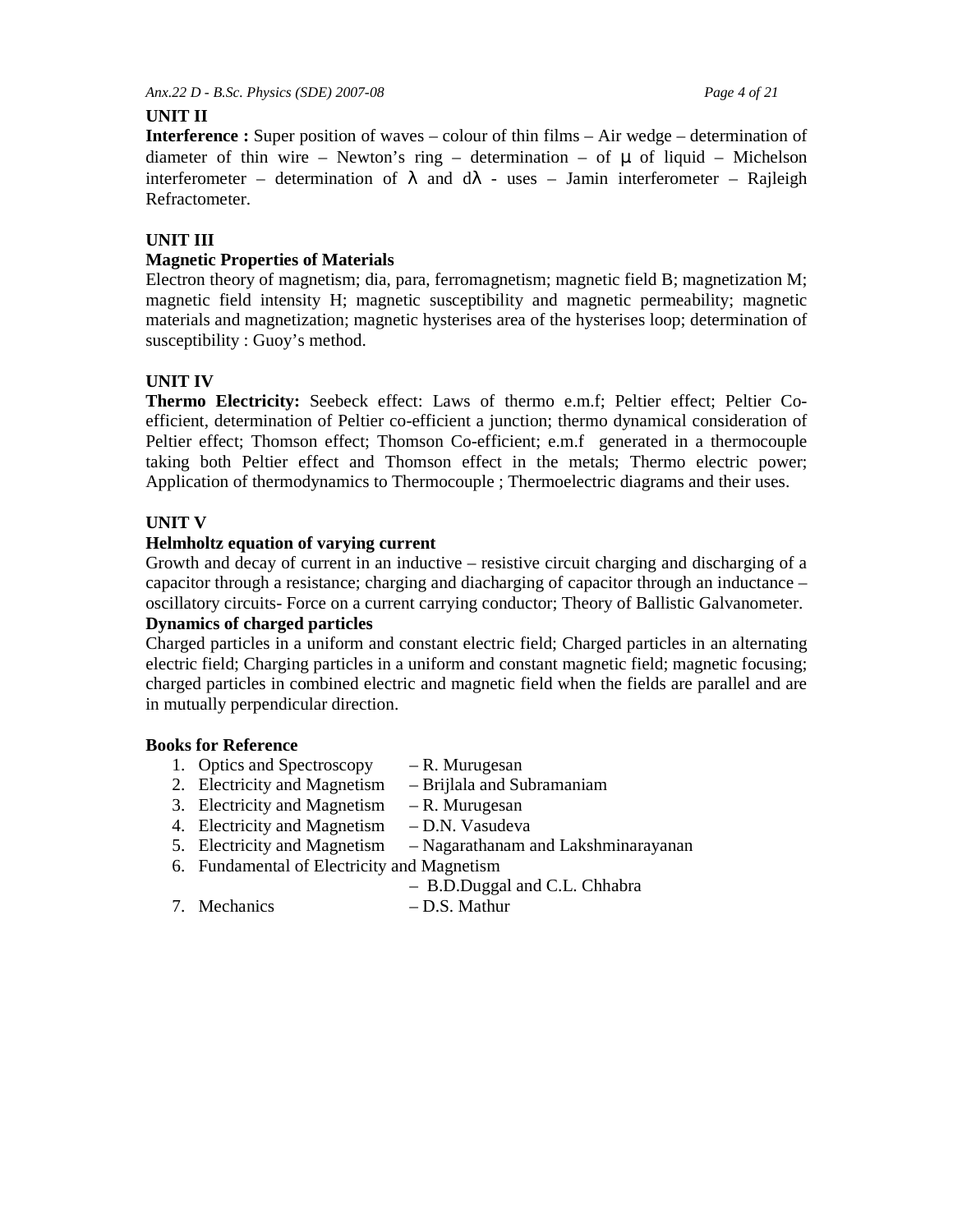# **II YEAR CORE PAPER III MATHEMATICAL PHYSICS**

#### **Subject Description :**

 This paper presents the fundamental of classical mechanics special functions and matrices which will be used for studies solving problems during research work. **Goal:** 

 To enable the students to acquire the problem solving ability and to apply the equations for the situation of different physical problems.

### **Objectives**

To acquire knowledge and apply it to various physical problems

- Various physical problems
- To apply the develop the problem solving ability.
- To motivate the students to apply matrices or solving problems in spectroscopy, nuclear physics etc.,
- To apply vectors to non-linear dynamics

# **UNIT 1**

### **Classical Mechanics - I**

Constraints and Degrees of Freedom – Generalized coordinates – Generalized displacement – Velocity – Acceleration – Momentum – Force – Potential Energy – D'Alembert's Principle – Lagrangians equation from D'Alembert's principle – Application of Lagrange's equation of motion to Linear Harmonic Oscillator, Simple Pendulum and Compound Pendulum.

# **UNIT 2**

# **Classical Mechanics – II**

Phase Space – Hamiltonian function – Hamiltonian Principle – Hamilton's canonical equations of motion- Physical significance of  $H -$  Applications of Hamiltonian equations of motion to Simple Pendulum, Compound Pendulum and Linear Harmonic Oscillator.

# **UNIT 3**

# **Special Functions**

Definition – The Beta function – Gamma function – Evaluation of Beta function – Other forms of Beta function – Evaluation of Gamma function – Other forms of Gamma function - Relation between Beta and Gamma functions – Problems.

# **UNIT4**

# **Matrices**

Introduction – special types of Matrices – Transpose of a Matrix – The Conjugate of a Matrix – Conjugate Transpose of a Matrix – Symmetric and Anti symmetric – Hermitian and skew Hermitian – Orthogonal and Unitary Matrices – Properties – Characteristics equation – Roots and characteristics vector – Diagonalization of matrices – Cayley – Hamilton theorem – Problems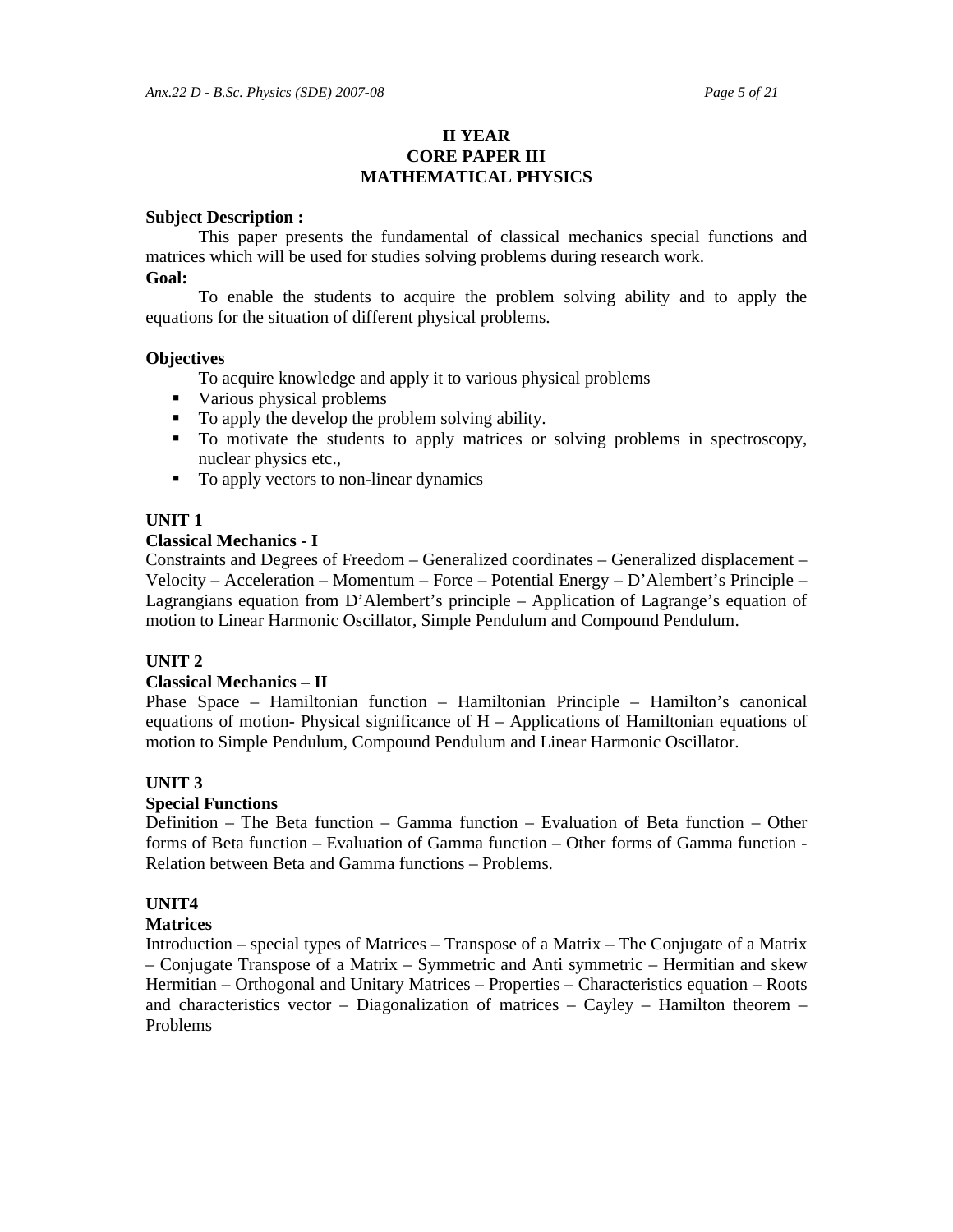*Anx.22 D - B.Sc. Physics (SDE) 2007-08 Page 6 of 21* 

# **UNIT 5**

# **Vector Calculus**

∇ Operator – Divergence – Second derivative of Vector functions or fields – The Laplacian Operator – Curl of a Vector – Line Integral – Line Integral of a Vector field around an infinitesimal rectangle – Curl of Conservative field – Surface Integral – Volume Integral (without problem) – Gauss's Divergence theorem and it's proof in the simple problems – Stoke's and its proof with simple problems.

# **Books for Study and Reference**

- 1. Mathematical Physics B D Gupta
- 2. Mathematical Physics Rajput
- 
- 4. Mathematical Physics K N Pillai
- 5. Mathematical Physics Sathiya Prakash
- 6. Mathematical Physics H K Dass
- 7. Mathematical Physics Gupta Kumar & Sharma

3. Classical Mechanics Gupta Kumar & Sharma

# **CORE PRACTICAL - I (EXAMINATION AT THE END OF SECOND YEAR)**

# **Credit Hours : 3 hours per week**

# **ANY TWELVE EXPERIMENTS ONLY**

- 1. Compound Pendulum.
- 2. Comparison of Viscosities Capillary Flow Method
- 3. Young's Modulus Non- Uniform bending Pin and Microscope
- 4. Young's Modulus Uniform bending Optic lever
- 5. Rigidity modulus Static Torsion Scale and Telescope
- 6. Sonometer Frequency of A.C.
- 7. Spectrometer Refractive index of Solid Prism
- 8. Resonance Column Velocity of Sound
- 9. Moment of magnet Tan C Position
- 10. Characteristics of a Junction Diode
- 11. Spectrometer (i.d) Curve
- 12. Air Wedge Thickness of Wire
- 13. Field along the axis of a coil Moment of a Magnet
- 14. Potentiometer Specific Resistance of a wire
- 15. Potentiometer Low range Ammeter Calibration
- 16. Young's Modulus Cantilever Depression Scale and Telescope
- 17. Young's Modulus Cantilever Dynamic Method
- 18. Viscosity by Capillary flow method
- 19. Melde's Strings Frequency of Vibrator.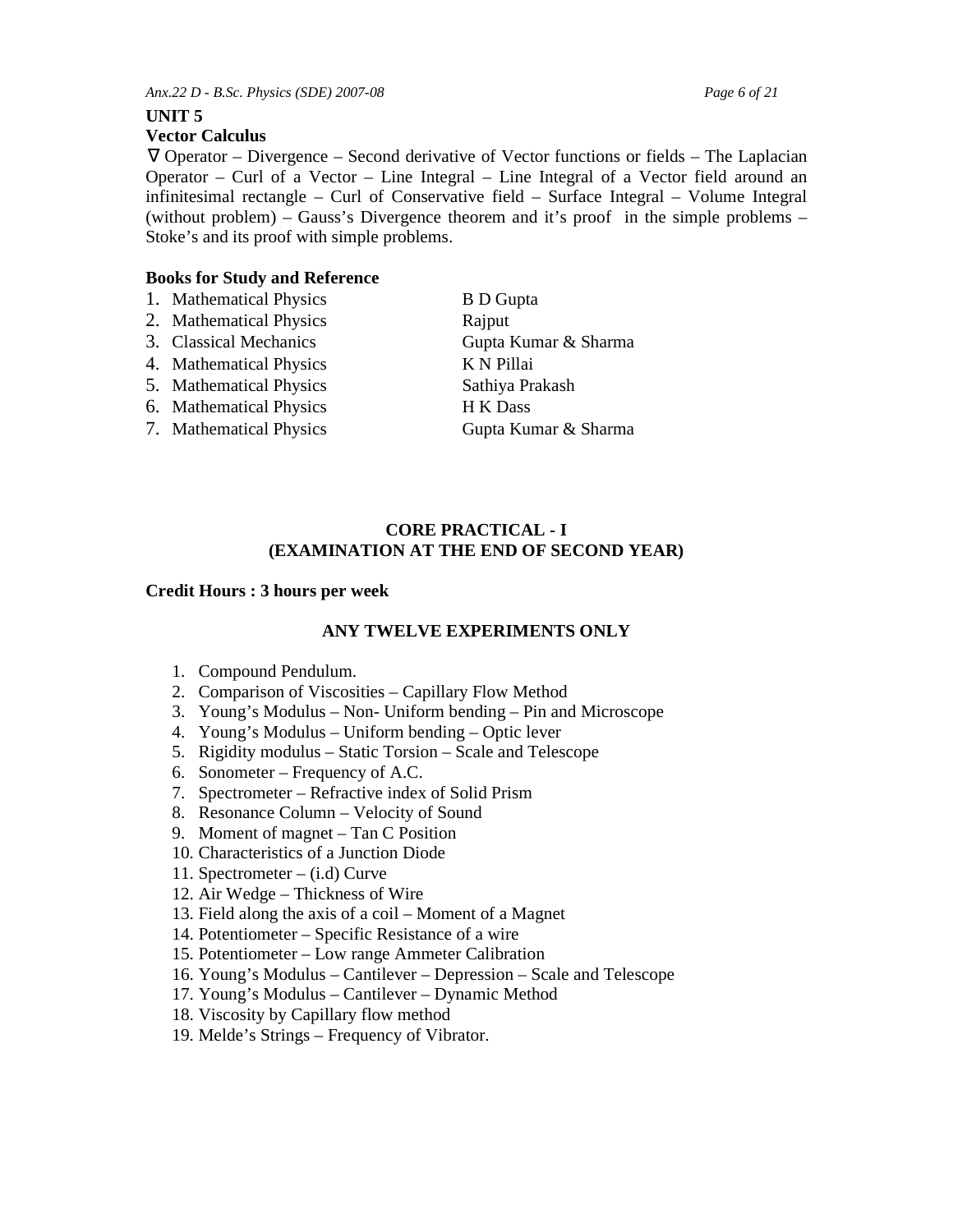# **CORE PRACTICAL – II (Examination at the end of II year) Any Twelve (12) Experiments only**

- 1. Rigidity Modulus Torsional Pendulum With & Without symmetrical masses
- 2. Quincke's method Surface Tension and Angle of Contact of Mercury
- 3. Specific heat capacity Newton's law of cooling Spherical calorimeter
- 4. Spectrometer Hollow prism Refractive index of the Prism
- 5. Determination of  $M_H$  and  $B_H$
- 6. Zener diode Characteristics
- 7. Spectrometer  $(i i')$  curve
- 8. Newton's rings Refractive index of a lens
- 9. Reduction factors of a Tangent Galvanometer BG
- 10. Comparison of Mutual Inductance BG
- 11. Spectrometer Grating Minimum deviation & Normal Incidence
- 12. Young's Modulus Koenig's Method Non Uniform bending
- 13. Young's Modulus Koenig's Method Uniform bending
- 14. Spectrometer Cauchy's constant
- 15. Spectrometer Dispersive Power
- 16. Spectrometer Narrow Angled Prism
- 17. Carey Foster's Bridge Temperature Coefficient
- 18. Potentiometer Reduction factor of T.G in Primary
- 19. Potentiometer EMF of a thermocouple
- 20. B.G Absolute Capacity
- 21. B.G Determination of High Resistance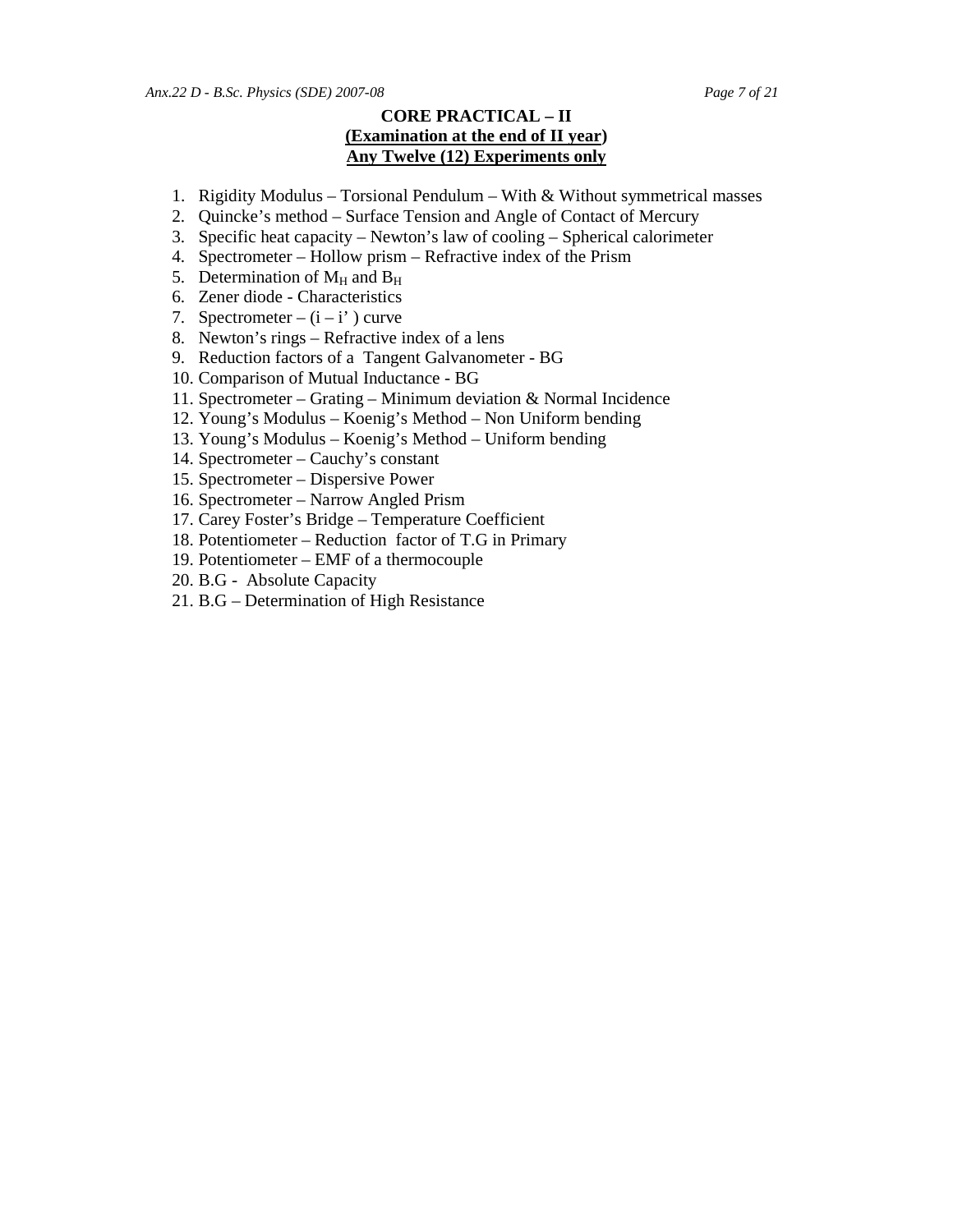# **III YEAR - CORE PAPER IV ATOMIC PHYSICS AND NUCLEAR PHYSICS**

#### **Subject Description :**

 This paper presents the fundamentals of formation of nucleus, composition of nucleus with their energy.

#### **Goal:**

 To enable the students to acquire knowledge of the nuclear energy, fission and fusion with particle accelerator.

### **Objectives**

To acquire knowledge and apply it to

- **Study the structure of nucleus**
- Know the formation of nucleus and their binding energy
- To motivate the students to analyze the energy released by the nucleus during the fission and fusion process.

# **UNIT 1 Positive Rays and Structure of the Atom**

Positive rays – Discovery – Properties – Positive ray analysis – Thomson's Parabola method – action of Electric and Magnetic fields – Determination of  $e/m$  – determination of mass – discovery of stable isotopes– Limitations – Dempster's mass spectrograph –Aston's mass spectrograph- mass defect and packing fraction – polarization of  $X$  –rays – scattering of  $X$ rays (Thomson's formula)

The Bohr atom model – Critical Potentials – Method of excitation of atoms – Experimental determination of critical potentials by davis and Goucher;s method - Sommerfield's relativistic model– Vector atom model – Quantum numbers associated with Vector atom model – coupling schemes (LS, JJ coupling) – Pauli's exclusion principle – Periodic classification of elements

# **UNIT 2 Magneto Optical Properties of Spectrum**

Magentic dipole moment due to orbital motion of the electron – Magentic dipole moment due to spin – The Stern and Gerlach experiment – Optical spectra – Fine Structure of the sodium D line – Zeeman effect – Experiments – Lorentz classical theory – Expression for the Zeeman shift – Larmor's theorem – Quantum mechanical explanation of the normal Zeeman effect – Anomalous Zeeman effect – Paschen – Back effect – Stark effect –

### **UNIT 3 - Introduction to the Nucleus**

General properties of Nucleus (Size, Mass, Density, Charge, Spin, Angular momentum, Magnetic dipole moment) – Binding energy – BE/A and stability of Nucleus – Packing fraction – Nuclear stability – Nuclear forces – Definition – Properties – Meson theory – Model of Nuclear Structure – The Liquid Drop model – Semi-Empirical mass formula – The Shell model – Evidence for Shell model –The collective model.

#### **UNIT 4 Detector and Particle Accelerators, Radioactivity**

Interaction between the energetic particles and matter – Heavy charged particles – Electrons – Gamma ray-Ionization chamber – Solid State detector – GM counter – Wilson Cloud chamber – Nuclear emission – Linear accelerators – Cyclotron – Betaron.

Natural Radioactivity – Alpha, Beta and Gamma rays – Properties – Determination of e/m of Alpha particle – Determination of Charge of Alpha particle – Determination of e/m of Beta particle – determination of Wavelength of Gamma rays (Dumond Spectrometer) – Origin of Gamma rays – Laws of Radioactivity – Soddy-Fajan's displacement law – Law of Radioactive disintegration – Half life period – Mean life period (Definitions, Expression) – Units of Radioactivity – Artificial Radioactivity – Preparation of radio elements – Application of radio isotopes.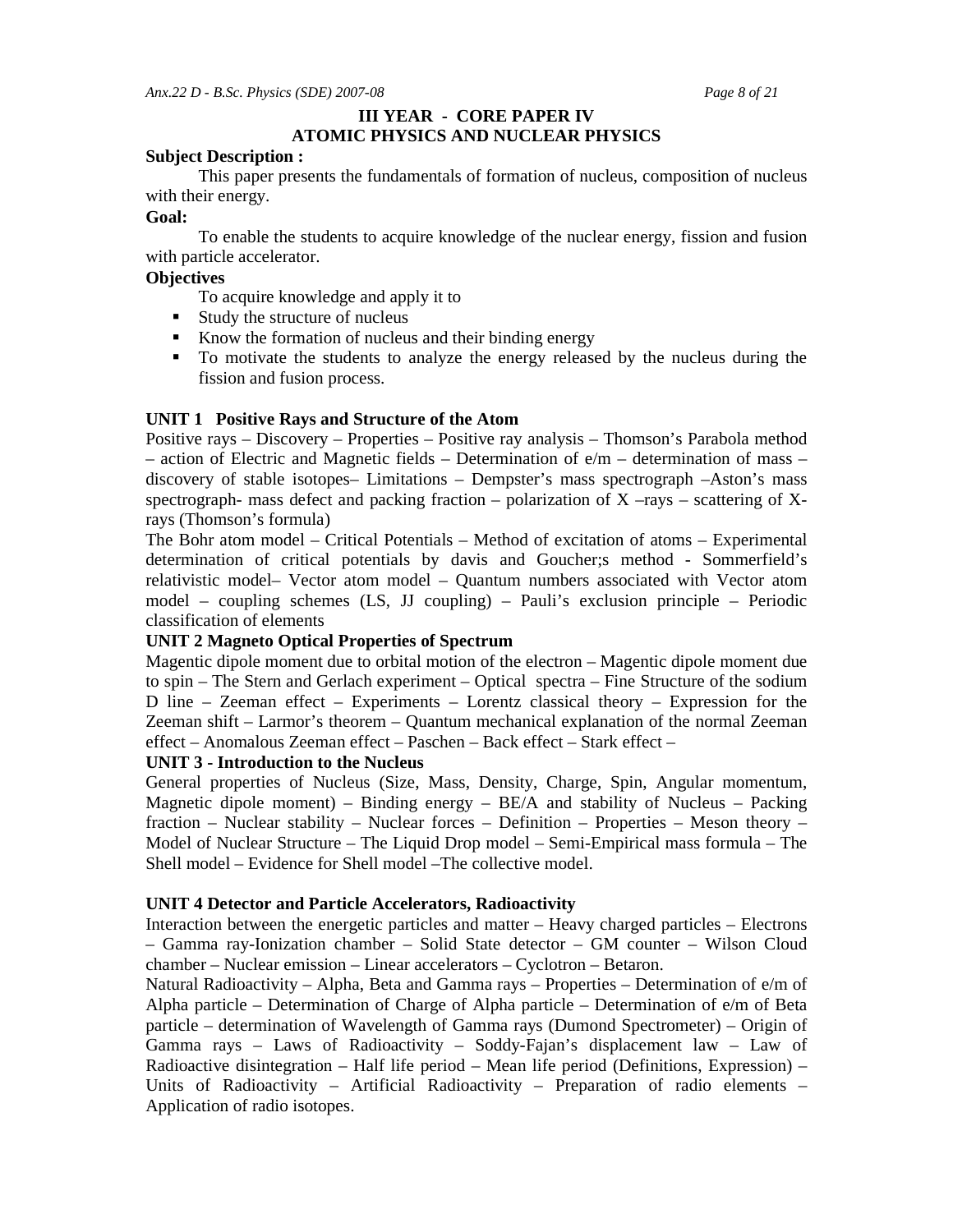#### **UNIT 5 Nuclear Fission and Fusion Reactions**

Nuclear fission – Energy released in Fission – Bohr and Wheelers theory of Nuclear fission – Chain reaction – Multiplication factor – Critical size – Natural Uranium and chain reactions – Atom Bomb – Nuclear reactor – Nuclear fusion – Source of Stellar energy – Carbon Nitrogen cycle – Proton-Proton cycle – Hydrogen bomb – Controlled thermo nuclear reactions.

### **Cosmic rays and Elementary particles**

Cosmic rays – Origin of cosmic rays – Latitude effect – Azimuth effect – Attitude effect – Seasonal, Diagonal changes – Primary and Secondary Cosmic rays cascade theory of shower – Pair production and Annihilation – Van Allen Belts – Elementary particles – Introduction – particles and antiparticles – Antimatter – The fundamental interactions – The Quark model.

| <b>Book for Study:</b>            |                      |
|-----------------------------------|----------------------|
| 1. Modern Physics                 | R Murugesan          |
| <b>Book for Reference:</b>        |                      |
| 1. Nuclear Physics                | D C Tayal            |
| 2. Concept of Modern Physics      | <b>Arthur Beiser</b> |
| 3. Introduction to Modern Physics | F K Richtmyer Etal   |

# III YEAR **CORE PAPER V QUANTUM MECHANICS AND RELATIVITY**

### **Subject Description :**

 This paper presents the fundamentals of wave mechanics, Schrödinger's wave equation and its applications.

#### **Goal:**

 To enable the students to acquire the problem solving ability and to apply the Schrödinger's wave equation for the situation of different physical problems.

# **Objectives**

To acquire knowledge and apply it to

- Various physical problems
- To apply the develop the problem solving ability.
- To motivate the students to apply Schrödinger's equation or solving problems in wave mechanics, nuclear physics etc.,

# **UNIT 1- Wave Properties of Matter**

Introduction – Phase velocity and Group velocity – Analytical expression for a group of waves – Nature of De'Broglie relation – Derivation of the De'Broglie relation – Phase velocity of De'Broglie waves – Relation between the Phase velocity and the wavelength of De'Broglie wave – De'Broglie wavelength associated with a particle of mass M and kinetic energy – Verification of De'Broglie relation – Davission and Germer's experiments – G P Thomson's experiments.

# **UNIT 2 - Uncertainty Principle**

Introduction – Uncertainty Principle – Elementary proof between – Displacement and Momentum – Energy and Time – Physical Significance of Heisenberg's Uncertainty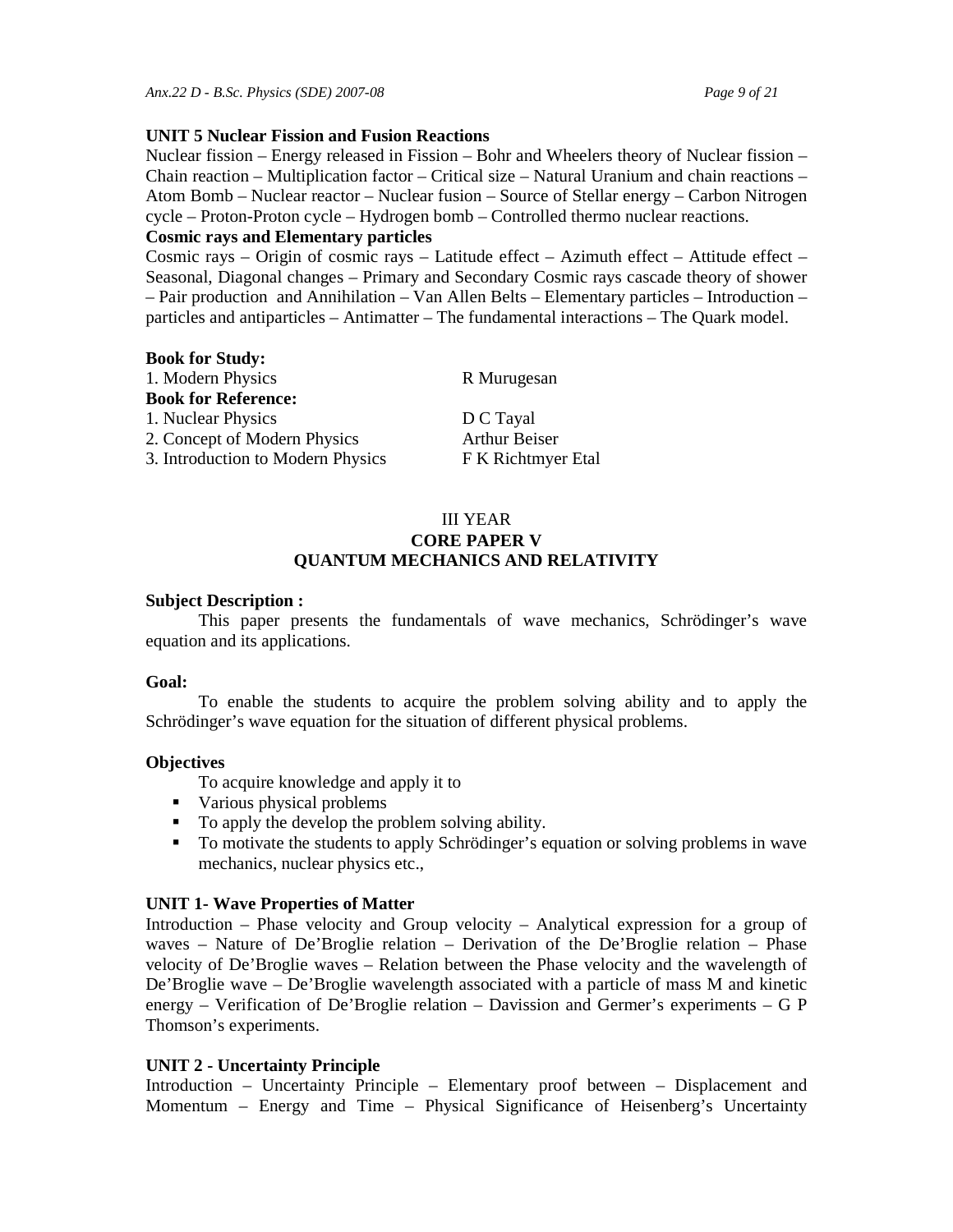### *Anx.22 D - B.Sc. Physics (SDE) 2007-08 Page 10 of 21*

Principle – Illustration – Diffraction of electrons through a slit – Gamma ray microscope thought experiment – Application – Non-existence of free electrons in the nucleus – Size and Energy in the ground state of Hydrogen atom

# **UNIT 3 - Schrödinger's Wave Equation**

Introduction – Wave function for a free particle – Schrödinger's One dimensional wave equation – Time-dependent and Time independent – Physical interpretation - Limitation – Normalization of wave function – Operators – Eigen function – Eigen Value – Eigen equation – Operator for Momentum, Kinetic Energy and Total Energy – Postulates of Quantum Mechanics – Orthogonality of Energy Eigen function – Proof – Probability current density – Ehruenfest's theorem – Statement and proof.

# **UNIT 4 - Spherical Symmetrical systems**

Three dimensional schrödinger's wave equation –Hydrogen atom – Wave equation for the Motion of a electron – Separation of variables – Azimuthal wave equation and its solution – Radial wave equation and it's solutions – Polar wave equation and its solution – Ground size of the Hydrogen atom.

# **UNIT 5 – Relativity**

Galilean Transformation equation – Ether Hypothesis – Michelson-Morley experiment – Explanation of the Negative results – special theory of Relativity – Lorentz transformation equation – Length contraction – Time dilation – Addition of Velocities – Variation of Mass with velocity – Mass energy equivalence.

### **Books for Study:**

| 1. Quantum Mechanics | S.P Singh and M.K Banda |
|----------------------|-------------------------|
| 2. Modern Physics    | R Murugesan             |

# **Books for Reference:**

1. Quantum Mechanics Schiff 2. Introduction to Modern Physics F.K Richtmyer Etal

#### **III YEAR CORE PAPER VI SOLID STATE PHYSICS**

#### **Subject Description :**

 This paper presents the fundamentals of solids and its bond theory which will be used for studying solids and how they are formed.

#### **Goal:**

 To enable the students to acquire the knowledge of electrons and their bonds with the external applied force as well as the internal attractive force.

#### **Objectives**

- To acquire knowledge of
- Various bond theory
- And to know the method of forming different alloys, conducting materials.
- To motivate the students in order to apply the principles of bond theory in their research studies.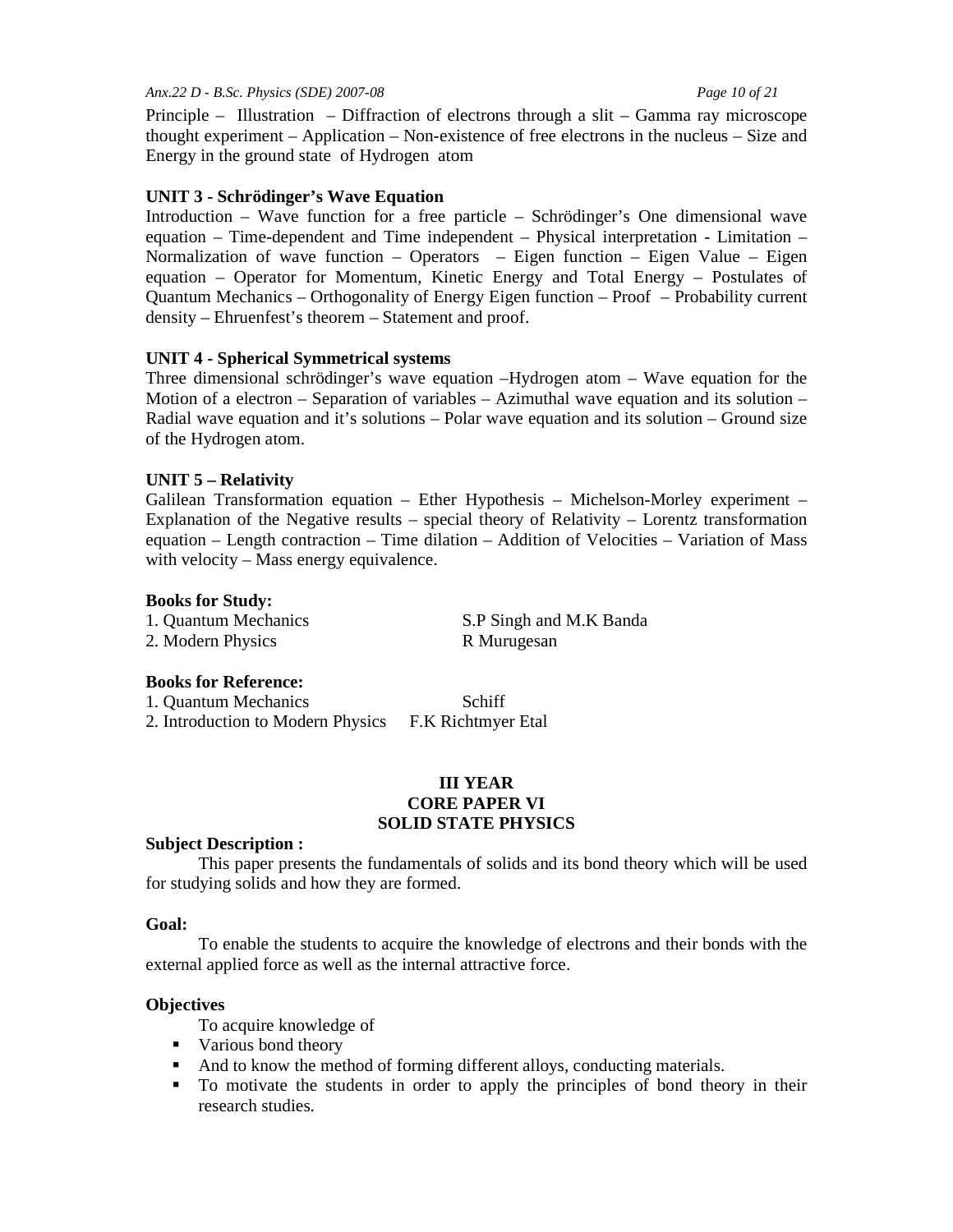# **UNIT 1**

Crystallography: Distinction between crystalline and amorphous solids – Different features of the crystal – Crystal lattice – Basis – Crystal structure – Unit cell – Number of lattice points per unit cell- Bravais lattices – Miller indices – Elements of Symmetry – Structure of KCl and NaCl crystal – Atomic Packing – Atomic radius –-Lattice constant and density- Crystal structure (sc; hcp; fcc;bcc.)

# **UNIT 2**

Bond theory of solids – Classification of solids – Basics of Bond theory – Optical properties of solids – Specific heat capacity of solids – Dulong and Pettit's law – Einstein's theory of specific heat of solids – Fermi levels .

# **UNIT 3**

Magnetic properties of materials : Introduction – Langevin's theory of diamagnetism – Langevin's theory of paramagnetism – Ferromagentism – Weiss theory of Ferromagentism – Nuclear magnetic resonance – Ferro electricity – Ferroelectric crystals – Quantum theory of paramagnetism – Cooking by adiabatic demagnetization of a paramagnetic salt.

# **UNIT 4**

Free electron theory – Drude Lorentz theory – Explanation of Ohm's law – Electrical conductivity – Thermal conductivity – Wide-Mann and Franz ratio – Sommerfield model – Schotcky effect – Hall effect – Hall voltage and Hall coefficient – Mobility and Hall angle – Importance of Hall effect – Experimental determination of Hall coefficient.

# **UNIT 5**

Dielectrics- Dielectric constant and displacement vector- Clausiss mossotti relation- Atomic or molecular polarizability – Types of polarizability -Super conductivity – Phenomena – magnetic properties – Super conductor – Meissner effect – Experimental facts – Isotopes effect – Thermodynamic effect.

# **Books for Study:**

1. Solid State Physics Gupta and Kumar 2. Modern Physics R Murugesan

# **Books for Reference:**

1. Introduction to Solid State Physics Charles Kittel 2. Solid State Physics A J Dekker

**III YEAR - CORE PAPER VII** 

# **APPLIED ELECTRONICS**

# **Subject Description :**

 This paper presents the fundamentals of electronics and its theory which will be used for studies solving problems during research work.

# **Goal:**

 To enable the students to acquire the knowledge of electronics and to apply the principles for the situation of different physical problems.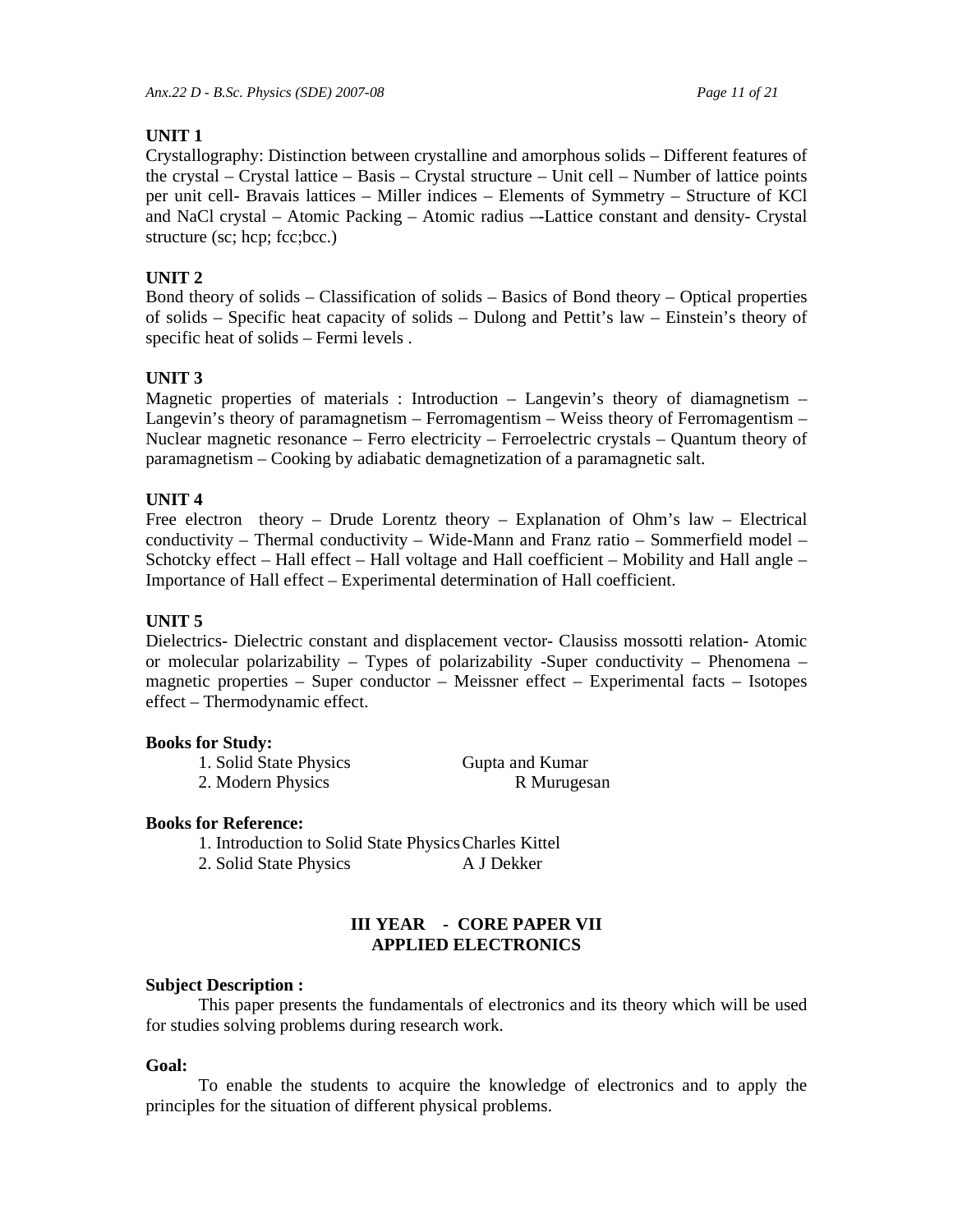# **Objectives**

To acquire knowledge and apply it to

- Various electronics instruments
- To apply the development of the electronic instruments.
- $\blacksquare$  To motivate the students to apply the principles of electronics in their day to day life.

# **UNIT 1 – Amplifiers**

Voltage and power amplifiers – Classification of amplifiers – Transistor amplifiers in cascade  $-$  Power amplifiers  $-$  Class A power amplifier  $-$  Push Pull connection push pull class B  $-$ Power amplifier – Characteristics of an amplifier

Feed back amplifier- feed back and related terms- block diagram of a feed back amplifier-Transfer gain of an amplifier with feedback- Emitter follower circuit - an example of negative feedback.

# **UNIT 2 – Oscillators**

Introduction - Types of oscillators - Fundamental principle of oscillators - Concept of feedback oscillators -Tunned collector oscillators - Analysis - Hartley oscillators –Analysis - Colpitts oscillators –Analysis - Phase shift oscillators-Analysis - Wien bridge oscillator - Analysis - Crystal oscillator – Analysis.

# **UNIT 3 -- Solid state switching circuits**

Introduction - Switching circuit-mechanical switch-limitations - Electromechanically switch or relay - advantages of electronic switches - important terms - Collector leakage current - Saturation collector current - Switching transistors - Switching action transistor – OFF region – ON region – Active Region.

Multivibrator – Types of multivibrator –Transistor Astable multivibrator – circuit details - Operations - ON or OFF time – transistor mono stable multivibrator -Circuit details – operations – transistor Bistable multivibrator - Circuit details – operations.

# **UNIT 4 -- Wave Shaping Circuits**

Differentiating circuit - Output waveforms - Integrating circuit – Output waveforms-Important applications of diodes – Clipping circuit – positive clipper – biased clipper – combinations clipper – applications of clipper- Clamping Circuits-basic idea of a clamper-Positive clamber – Operations – negative clamper.

# **UNIT 5 -- Power Electronics**

Introduction - power electronics - The Triac – Construction - Operations – Characteristics - Applications. The Diac – Operations – Applications of Diac – Lamp dimmer heat control. Uni junction transistor – Constructions – Operations - equivalent circuit of UJT – Characteristics of UJT - advantages of UJT – UJT relaxations Oscillator - UJT over voltage detector.

# **Book for Study and Reference**

- 1. Foundation of Electronics D Chattopadhyaya & R C Raksjti
- 2. Principles of Electronics V K Metha
- 3. Applied Electronics R S Sedha

- 4. Integrated Electronics Millman and Halkias
- 5. Electronics devises and Circuits Millman and Halkias.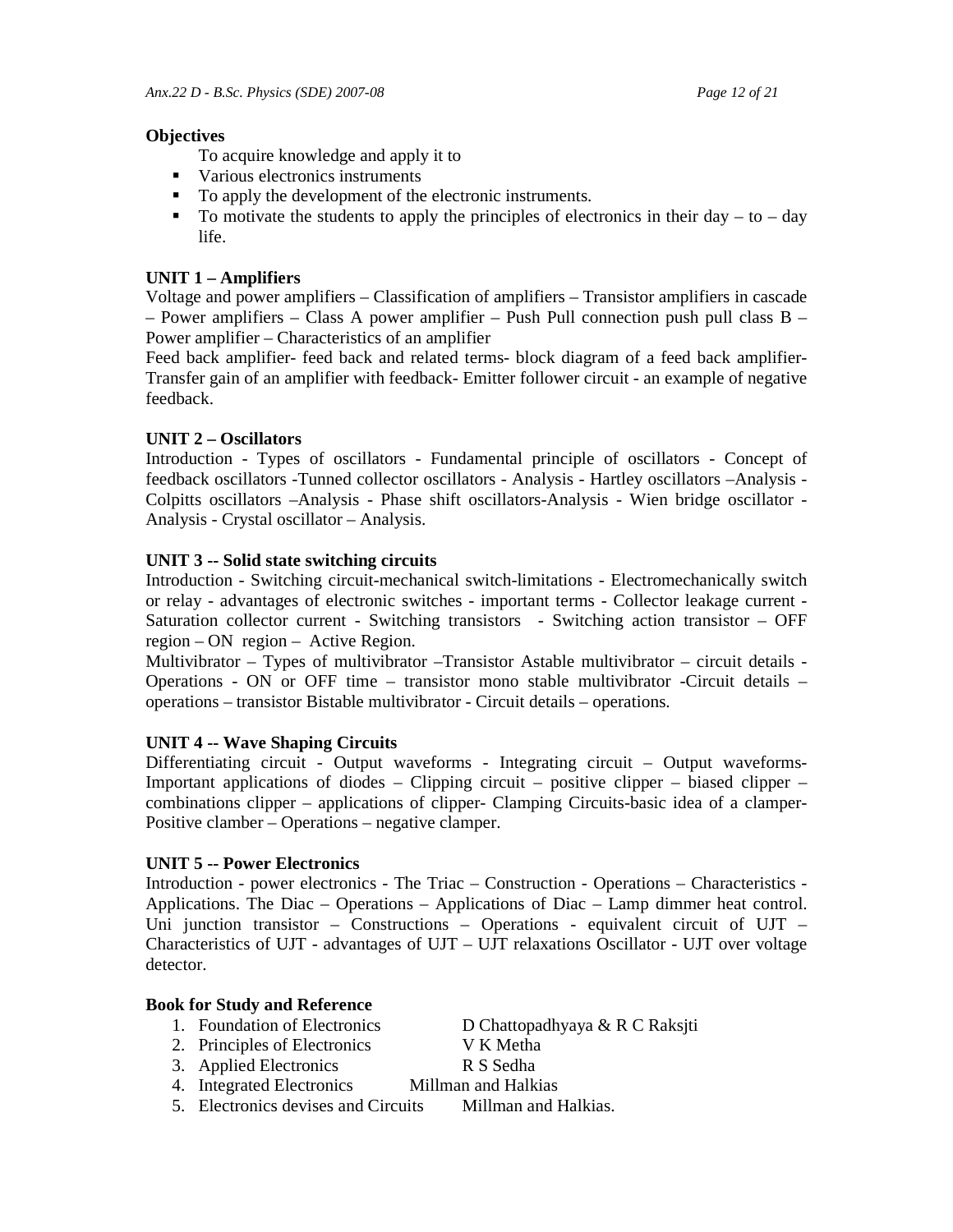# **CORE PRACTICAL – III : ELECTRONICS PRACTICAL (EXAMINATION AT THE END OF III YEAR) ANY TWELVE (12) EXPERIMENTS ONLY**

- 1. Bistable Multivibrator
- 2. R.C. Coupled Amplifier Transistor single stage<br>3. Hartley Oscillator Solid State
- Hartley Oscillator Solid State
- 4. Colpitt's Oscillator Solid State
- 5. Tuned Plate Oscillator
- 6. Tuned Grid Oscillator
- 7. Astable Multivibrator
- 8. Series and Parallel resonance circuits
- 9. Differential Circuit and Integrating Circuit
- 10. Clipping and Clamping Circuits
- 11. Study of Solar Cell
- 12. Logic Gates Discrete components
- 13. Emitter Follower
- 14. IC Regulated Power Supply
- 15. Transistor Regulated Power Supply
- 16. Dual Power Supply
- 17. Square wave generator using 555 IC
- 18. Study of LDR
- 19. UJT Characteristics
- 20. Bridge rectifier with voltage regulation
- 21. Junction diode & Zener diode Characteristics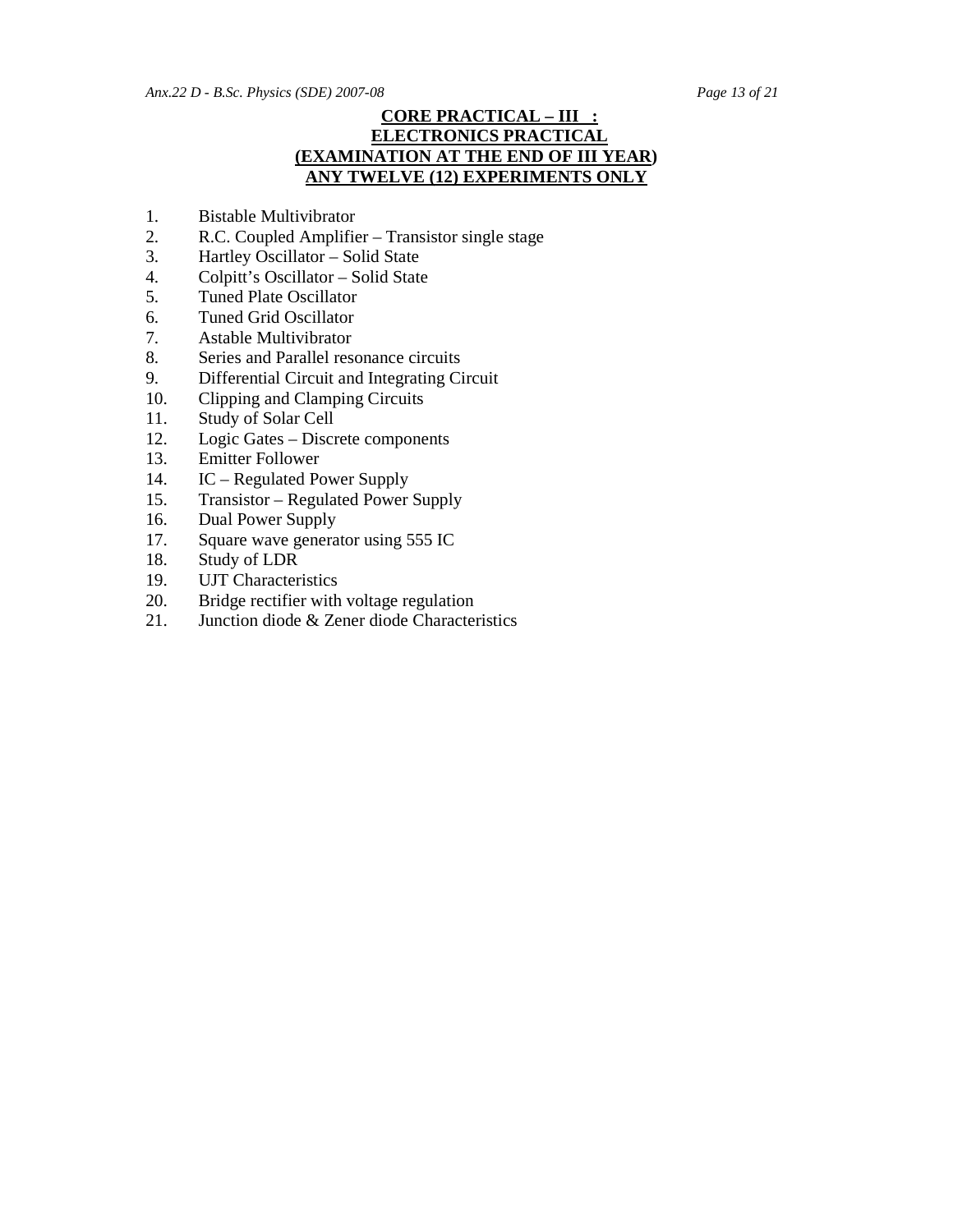*Anx.22 D - B.Sc. Physics (SDE) 2007-08 Page 14 of 21* 

# **CORE PRACTICAL – IV (EXAMINATION AT THE END OF III YEAR) ANY TWELVE (12) EXPERIMENTS ONLY**

- 1. Verification of Truth tables of IC gates: OR, AND, NOT, XOR, NOR and NAND.
- 2. NAND as universal building block- AND, OR, NOT
- 3. Verification of De Morgan's theorem.
- 4. Boolean Algebra –problem solving
- 5. Study of RS Flip-Flop.
- 6. Study of Shift –Registers –Serial in Parallel out.
- 7. Decade counter using 7490.
- 8. Half adder.
- 9. Full adder
- 10. Half Subtractor and Full Subtractor.
- 11. 4 BIT Binary Adder & Subtractor using 7483.
- 12. Code converter ( Binary to gray and vice versa) & Seven segment Decoder
- 13. Binary Counter using 7493.
- 14. Parity check logic.
- 15. Up/Down Counter using 74190
- 16. 8085 ALP for 8 bit Addition and Subtraction
- 17. 8085 ALP for One's Complement, Masking off most significant 4 bits and setting bits.
- 18. 8085 ALP for Two's compliment Addition and Subtraction
- 19. 8085 ALP for 8 Bit Multiplication and Division
- 20. 8085 ALP for finding the Biggest number element in the array and Sum of the elements in the Array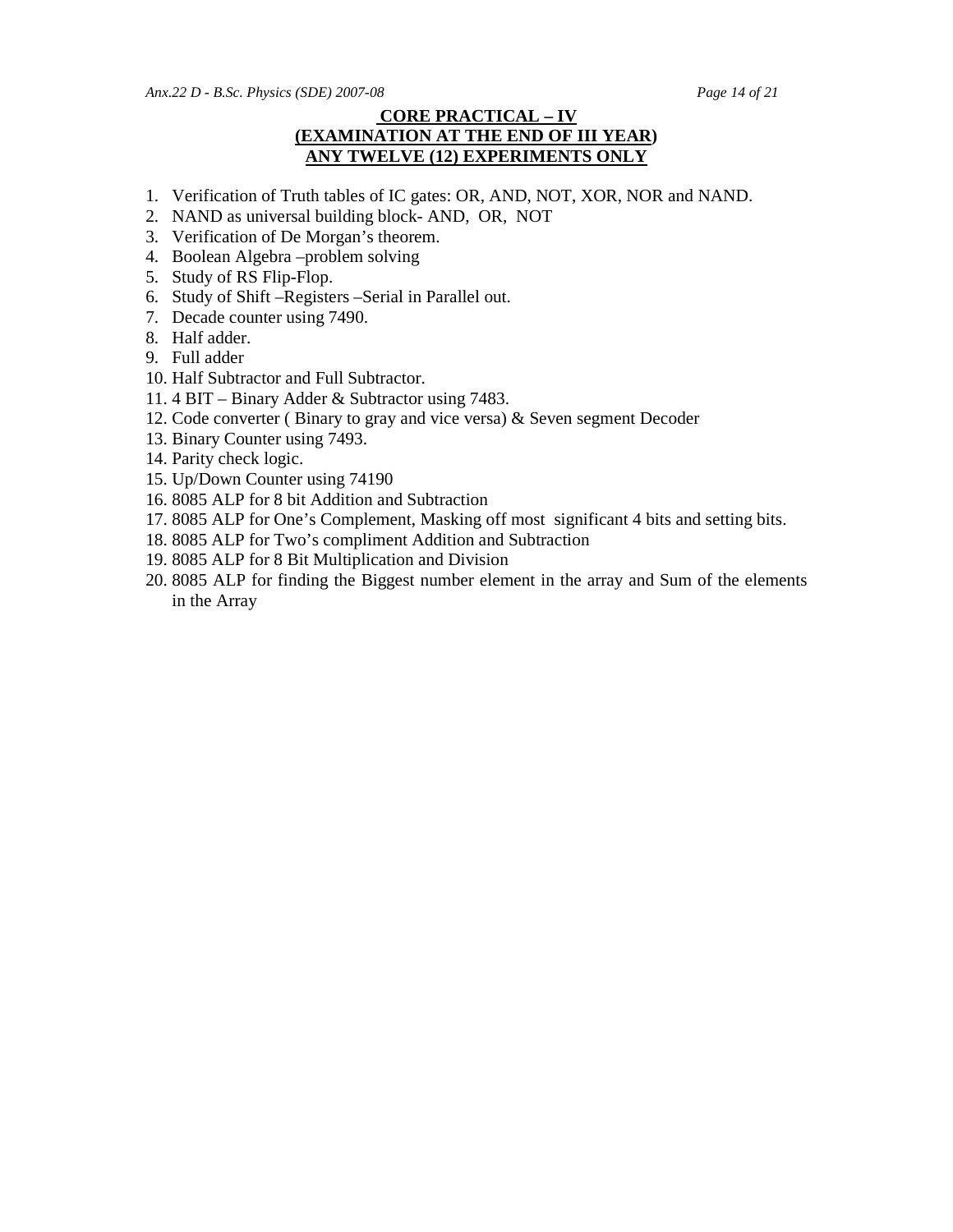**Model Question Paper** 

[For the candidates admitted from 2007-2008 onwards]

**B.Sc DEGREE EXAMINATION (SDE)** 

First Year

# Part-III-Branch III-**PHYSICS HEAT, THERMO DYNAMICS, MECHANICS, PROPERTIES OF MATTER AND SOUND**

#### **Time : Three Hours**  Maximum : 100 marks

### **Answer Any Five Questions All Question Carry Equal Marks**

- 1. a) Describe Joly's method to find specific heat capacity at constant volume
	- b) Describe callender and Barne's method to find specific heat capacity at constant pressure.
- 2. a) Describe Lee's disc method to determine thermal conductivity of bad conductor.
	- b) Discuss an experimental determination of Stefan's constant.
- 3. a) Explain Isothermal and adiabatic process
	- b) State Carnot's theorem and explain the function of Carnot engine.
- 4. a) Describe the oblique impact. Find the final velocity and loss of kinetic energy in the above case.
	- b) Obtain an expression for thrust and velocity.
- 5. a) State the loss of friction. Define angle of friction and cone of friction.
	- b) Derive an expression for equilibrium for a body on a rolling down an inclined plane to horizontal.
- 6. a) Describe an experiment to determine 'G' by Boy's method with necessary theory.
	- b) Explain the variation of 'g' with latitude and depth.
- 7. a) Describe an experiment to find the young's modulus by uniform bending.
	- b) Define Poison's ratio obtain the relation between the modulus.
- 8. a) Describe how ultrasonic waves are produced. Explain the application of ultrasonics.
	- b) Describe Mede's experiment to determine frequency of fork using traverse and longitudinal modes.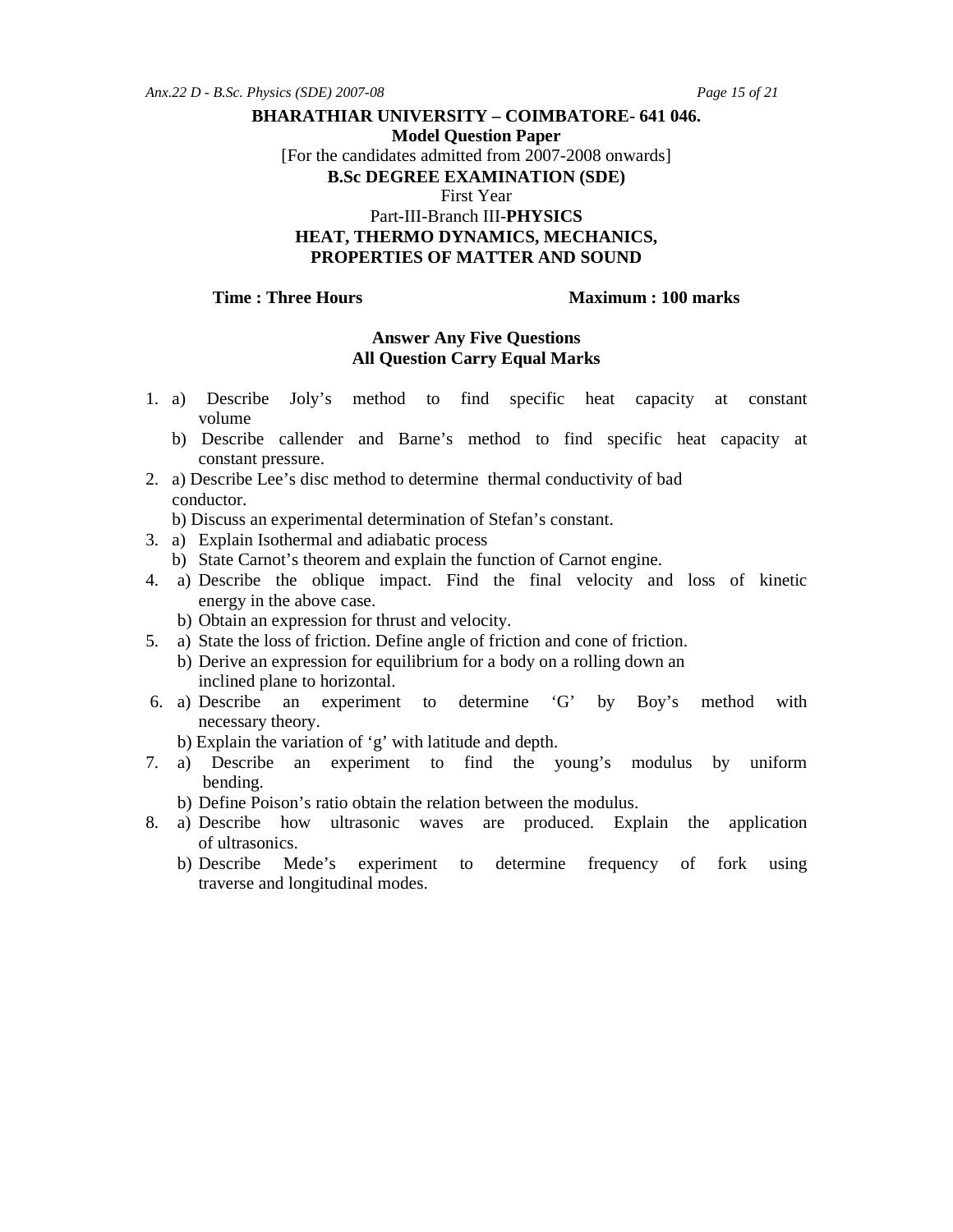**Model Question Paper** 

[For the candidates admitted from 2007-2008 onwards]

**B.Sc DEGREE EXAMINATION (SDE)** 

First Year

Part-III-Branch III-**PHYSICS** 

# **OPTICS, ELECTRICITY AND MAGNETISM**

#### **Time : Three Hours**  Maximum : 100 marks

### **Answer Any Five Questions All Question Carry Equal Marks**

- 1. a) Define dispersion and deviation in Prison. Describe the combination of two prisms to produce
	- (i) dispersion without deviation
	- (ii) deviation without dispersion
- b) Obtain Cauchy's dispersion formula.<br>2. a) What do you understand b
- do you understand by achromation of lenses. Discuss the condition for achromatism of two lenses separated by a finite distance.
	- b) Write a note on Astigmatism.
- 3. a) Explain the principle of Super position of waves.
	- b) What are Newton's rings? How are they formed. Explain with theory how would you determine the refractive index of liquid by forming these fringes
- 4. a. Define capacity of a conductor. Obtain an expression for energy of charged conductor and also obtain an expression for the system of conductors connected by wire.
	- b. Obtain an expression for the capacity of spherical conductor and parallel plate condenser?
- 5. a. What is meant by susceptibility and permeability.
	- b. Explain what is meant by residual magnetism, coercive forces and hysterisis? Prove that the I-H cycle denotes the energy dissipated per – m3 of metal during the cycle.
- 6. a. Describe the principle and the theory of Thomson effect. b.
	- What is thermoelectric power? What are the applications of thermodynamics to a thermocouple.
- 7. a. Give the principle and theory of moving B.G. and obtain the damping correction
	- b. Obtain the equation for discharging of a capacitor through a resistor.
- 8. a. Discuss the motion of a charged particle in crossed electric and magnetic field.
	- b. Explain magnetic focusing.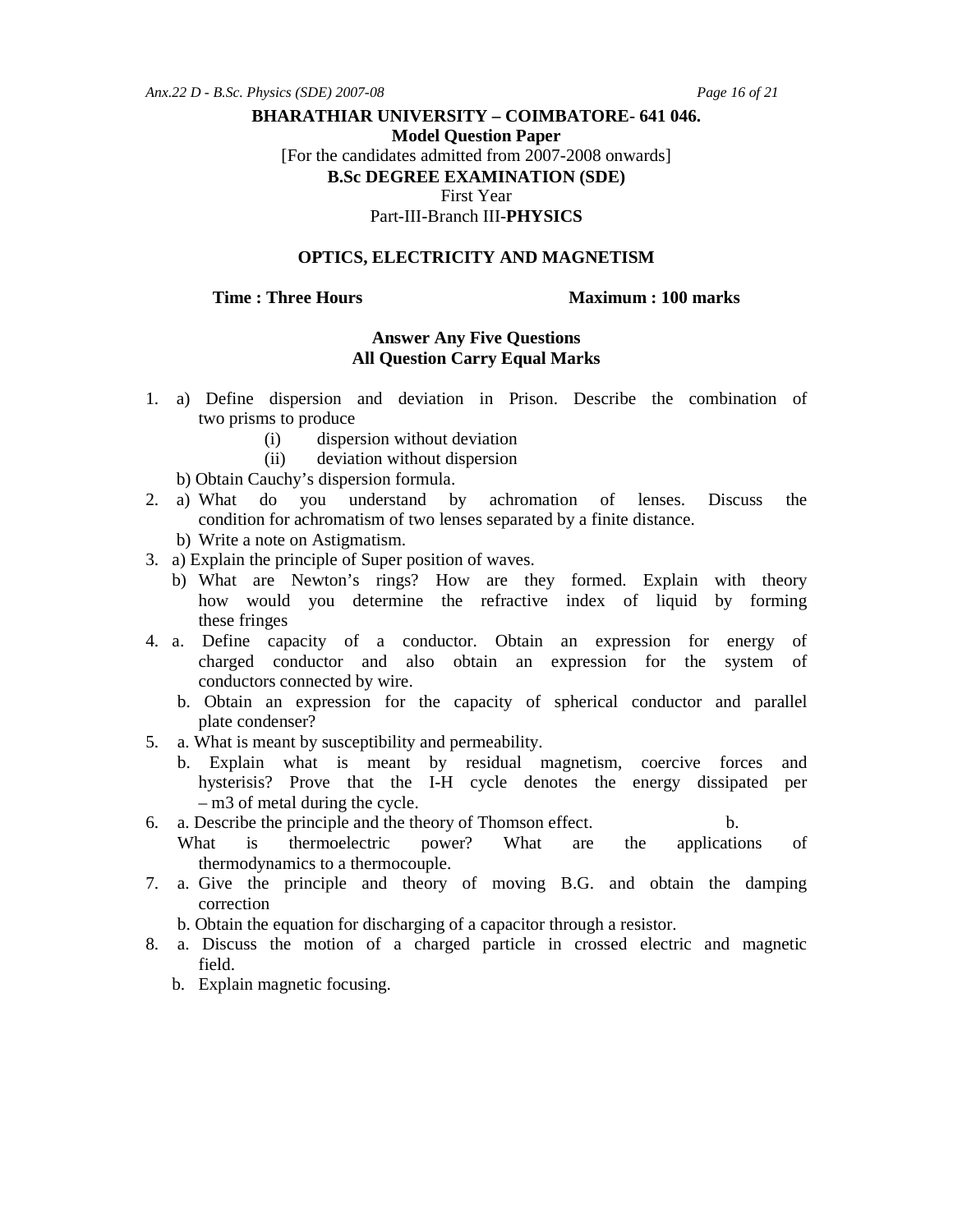**Model Question Paper** 

[For the candidates admitted from 2007-2008 onwards]

**B.Sc DEGREE EXAMINATION (SDE)** 

Second Year

Part-III-Branch III-**PHYSICS** 

## **MATHEMATICAL PHYSICS**

**Time : Three Hours Maximum : 100 marks** 

# **Answer Any Five Questions All Question Carry Equal Marks**

- 1. a) Explain generalized coordinates. Derive Lagrange's equation.
	- b) Discuss the problem of Linear harmonic oscillator by Lagrange's approach.
- 2. a) Using Hamillonian equation of motion obtain the period of oscillation of a compound pendulum.
	- b) Define phase space. Obtain Hamilton's canonical equation of motion.

3. a) Prove that 
$$
\beta\left(m, \frac{1}{2}\right) = 2^{2m-1} \beta(m, m)
$$
. Hence find  $\Gamma(2m)$ 

b) Prove that 
$$
\beta(m, n) = \beta(n, m)
$$

4. a) (i) Evaluate 
$$
\int_{0}^{1} \frac{dx}{\sqrt{1-x^4}}
$$
 (ii) Evaluate  $\int_{0}^{1} \frac{dx}{\sqrt[3]{1-x^n}}$ 

b) Prove that 
$$
\beta(m,n) = \frac{\overline{m} \ \overline{n}}{\overline{m} + \overline{n}}
$$

5. a) Prove that the Eigen values of Hermitian matrix are real  
b) If 
$$
A = \begin{bmatrix} 1 & 2 \\ 3 & -5 \end{bmatrix}
$$
 prove that A.(adj A) = (adj A). A

6. a) Find the characteristics equation of the matrix  $A = \begin{bmatrix} 1 & 0 \\ 0 & 1 \end{bmatrix}$ 」 ⅂  $\mathsf{L}$ L Г 4 3 1 2 and hence find.  $A^{-1}$ .

b) Diagonalize the matrix A = 
$$
\begin{bmatrix} 2 & 2 & 0 \ 1 & 1 & 1 \ -7 & 2 & -3 \end{bmatrix}
$$

7. a) State and prove Guass Divergence Theorem.

b) a) Given 
$$
V = \frac{xi + yj}{x + y}
$$
 find V.V

8. a) Prove that  $V = 3y^4z^2 \vec{i} + 4x^3z^2 \vec{j} - 3x^2y^2\vec{k}$  is a solenoidal vector. b) State and prove Stoke's Theorem.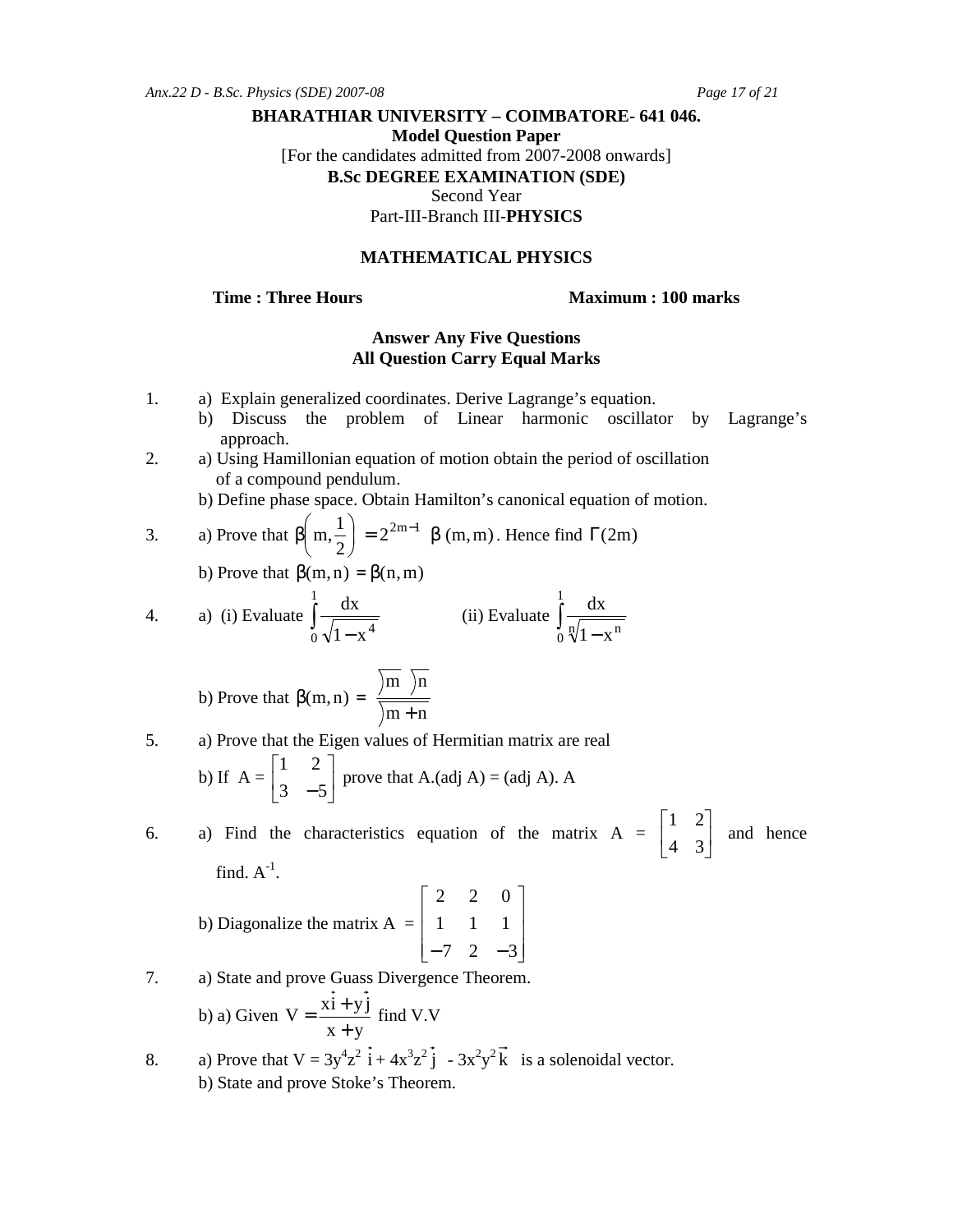**Model Question Paper** 

[For the candidates admitted from 2007-2008 onwards]

**B.Sc DEGREE EXAMINATION (SDE)** 

Third Year

Part-III-Branch III-**PHYSICS** 

#### **ATOMIC PHYSICS AND NUCLEAR PHYSICS**

#### **Time : Three Hours**  Maximum : 100 marks

#### **Answer Any Five Questions All Question Carry Equal Marks**

- 1. a) Describe Thomson's parabola method for positive ray analysis. Discuss the limitations
	- b) Explain the properties of positive rays.
- 2. a) Write a note the discovery of Isotopes.
	- b) Describe the detail Aston's man spectrograph and its use in detection of isotopes
- 3. a) Give an account of Bohr's atom model
	- b) State Paul's exclusion principle. Describe the classification of elements based on this theory.
- 4. a) Explain in detail anomalous Zeeman effect, with necessary theory.
	- b) What do you mean by Stark effect. Explain the relevant experiment. Discuss its results
- 5. a) Explain the general properties of Nucleus.
	- b) Discuss the cell model of nucleus and explain its properties
- 6. a) Describe the Ionisation chamber with a diagram and explain its working.
	- b) Explain the action of a Cyclotron. If a cyclotron is adjusted to give a proton beam, the magnetic field is 15000 Gauss and extreme radius is 15 cm. Calculate the energies in eV of the emergent protons and the wavelength of the oscillator.
- 7. a) Describe the Dumond spectrometer to measure the wave length of gamma rays.
	- b. Explain artificial radioactivity and write the application of radio isotopes.
- 8. a) Describe Primary and Secondary Cosmic rays.
	- b) Explain the function of Atom bomb and Hydrogen Bomb with an

equation.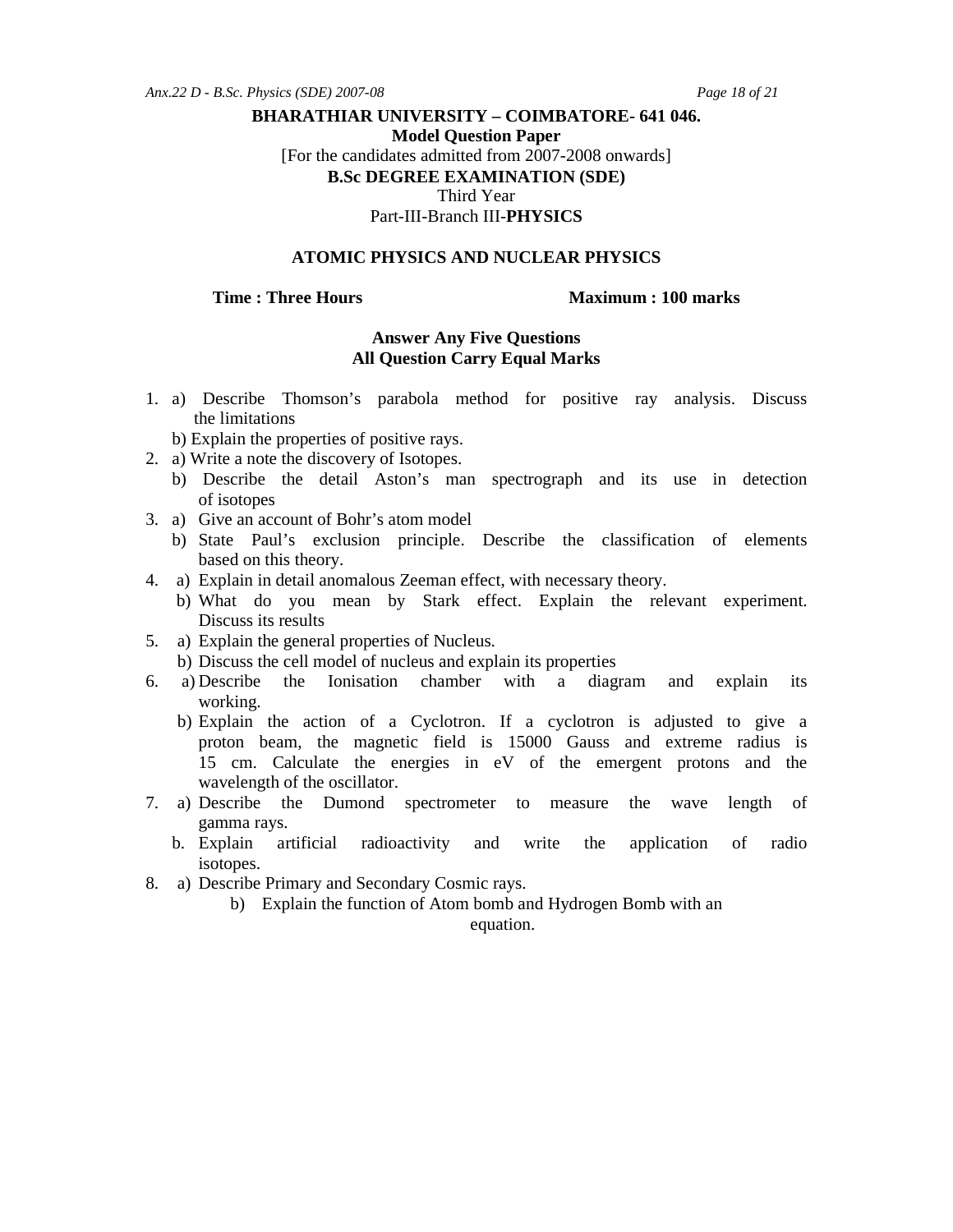*Anx.22 D - B.Sc. Physics (SDE) 2007-08 Page 19 of 21* 

### **BHARATHIAR UNIVERSITY – COIMBATORE- 641 046.**

**Model Question Paper** 

[For the candidates admitted from 2007-2008 onwards]

**B.Sc DEGREE EXAMINATION (SDE)** 

Third Year

Part-III-Branch III-**PHYSICS** 

# **QUANTUM MECHANICS AND RELATIVITY**

**Time : Three Hours**  Maximum : 100 marks

# **Answer Any Five Questions All Question Carry Equal Marks**

- 1. a. State three reasons for the failure of classical mechanics
	- b. Describe G.P. Thomson's experiment on existence of electron waves.
- 2. a. Give the elementary proof of uncertainty principle b. Illustrate uncertainty principle by two thought expts
- 3. a. Obtain i) size of hydrogen atom ii) energy of hydrogen atom in ground state using uncertainty principle
	- b. Show that electrons cannot be present inside the nucleus
- 4. a. Define probability current density
	- b. Explain the concept of operators in quantum mechanics with examples
- 5. a. What are degenerate states? Give example
	- b. Solve the schgrodinger equation for particle in a rectangular three dimensional box and obtain the eigen values
- 6. a. Obtain the solution of polar wave equation for hydrogen atom.
	- b. Write down the azimuthal part of the wave equation of hydrogen atom.
- 7. a. Show that acceleration is invariant under Galilean transformation
	- b. Explain Michel Morely experiment. How is the 'negative' result explained?
- 8. a. Derive the relation, 2 2 o c  $1-\frac{v}{v}$  $m = \frac{m}{\sqrt{m}}$ −  $=\frac{m_0}{\sqrt{m_0}}$  and explain its consequences.
	- b. Explain the physical significance of the Mass energy equivalence.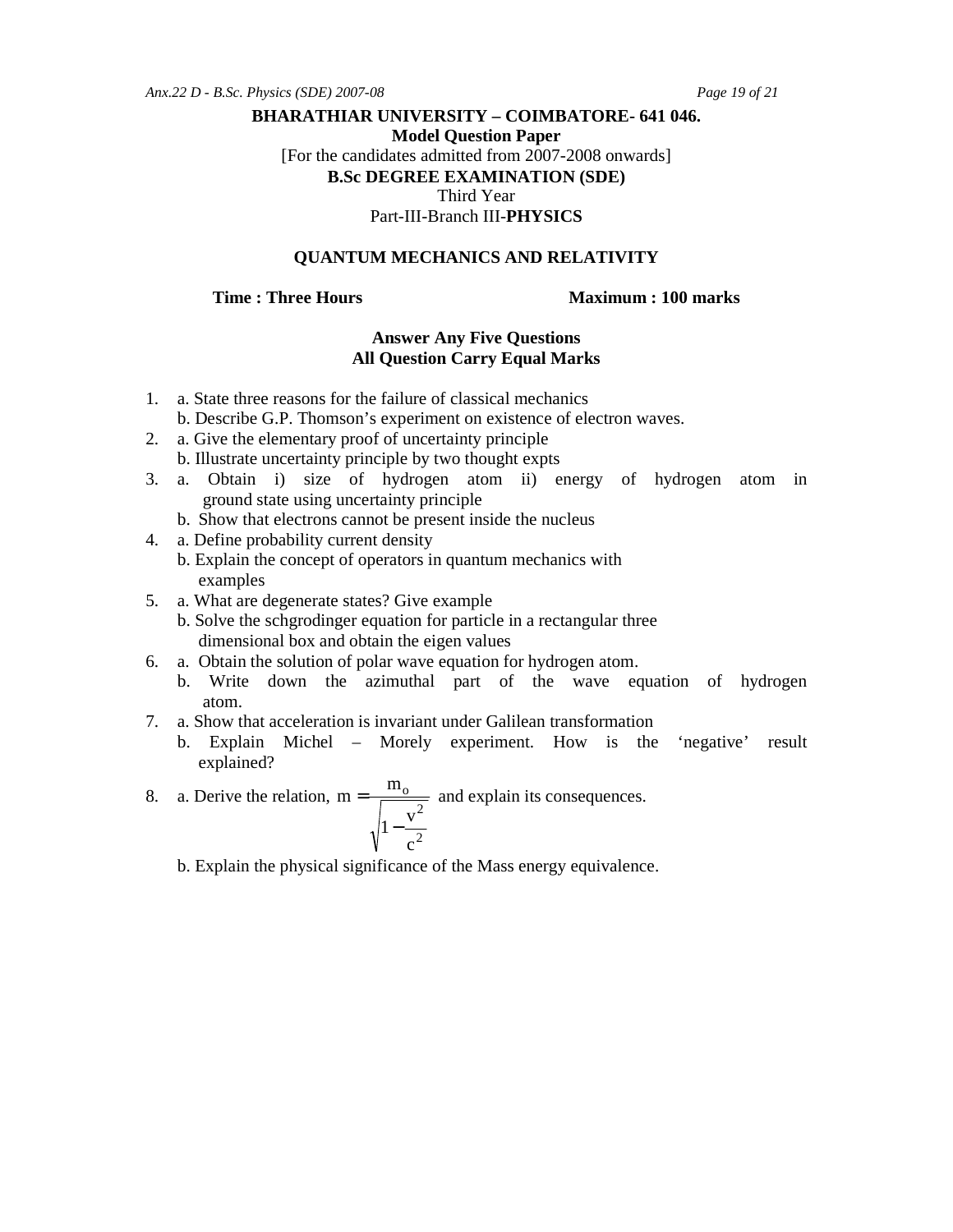**Model Question Paper** 

[For the candidates admitted from 2007-2008 onwards]

**B.Sc DEGREE EXAMINATION (SDE)** 

Third Year

Part-III-Branch III-**PHYSICS** 

## **SOLID STATE PHYSICS**

#### **Time : Three Hours**  Maximum : 100 marks

# **Answer Any Five Questions All Question Carry Equal Marks**

- 1. a. Explain the term symmetry in crystal structure. Show that a five fold symmetry is not possible in crystal structures.
	- b. Explain miller indices. How will you determine them?
- 2. a. Describe the structures of sodium chloride crystal and distinguish between atom sites and lattice points in a mono atomic fcc crystal and NaCl crystal.
	- b. i) Define the terms 1. unit cell 2. space lattices 3. miller indices. ii) sketch the planes  $(111)$ ,  $(212)$
- 3. a. Discuss the classical theory of specific heat of solids b. Explain Einstein's theory of specific heat of solids
- 4. a. i) Give optical properties of solids ii) What is Fermi level-Explain
	- b. Give a brief note on energy bands in solids.
- 5. a. Deduce Wiedmann Franz law.
	- b. Explain in detail about thermal conductivity and derive an expression for the coefficient of thermal conductivity k
- 6. a. Explain Dia magnetism and give the properties of dia magnetic materials.
	- b. Distinguish between dia , para ,ferro and ferri magnetic materials. Mention their applications
- 7. a. Deduce Clausius Mosotti relation
	- b. Write short notes on
		- i) Meissner's effect ii) Josephson effect

iii) Squids and their applications iv)Magnetic levitation

- 8. a. Explain
	-
	- i) Isotopes effect ii) Thermodynamic effect.
	- b. Explain super conductivity